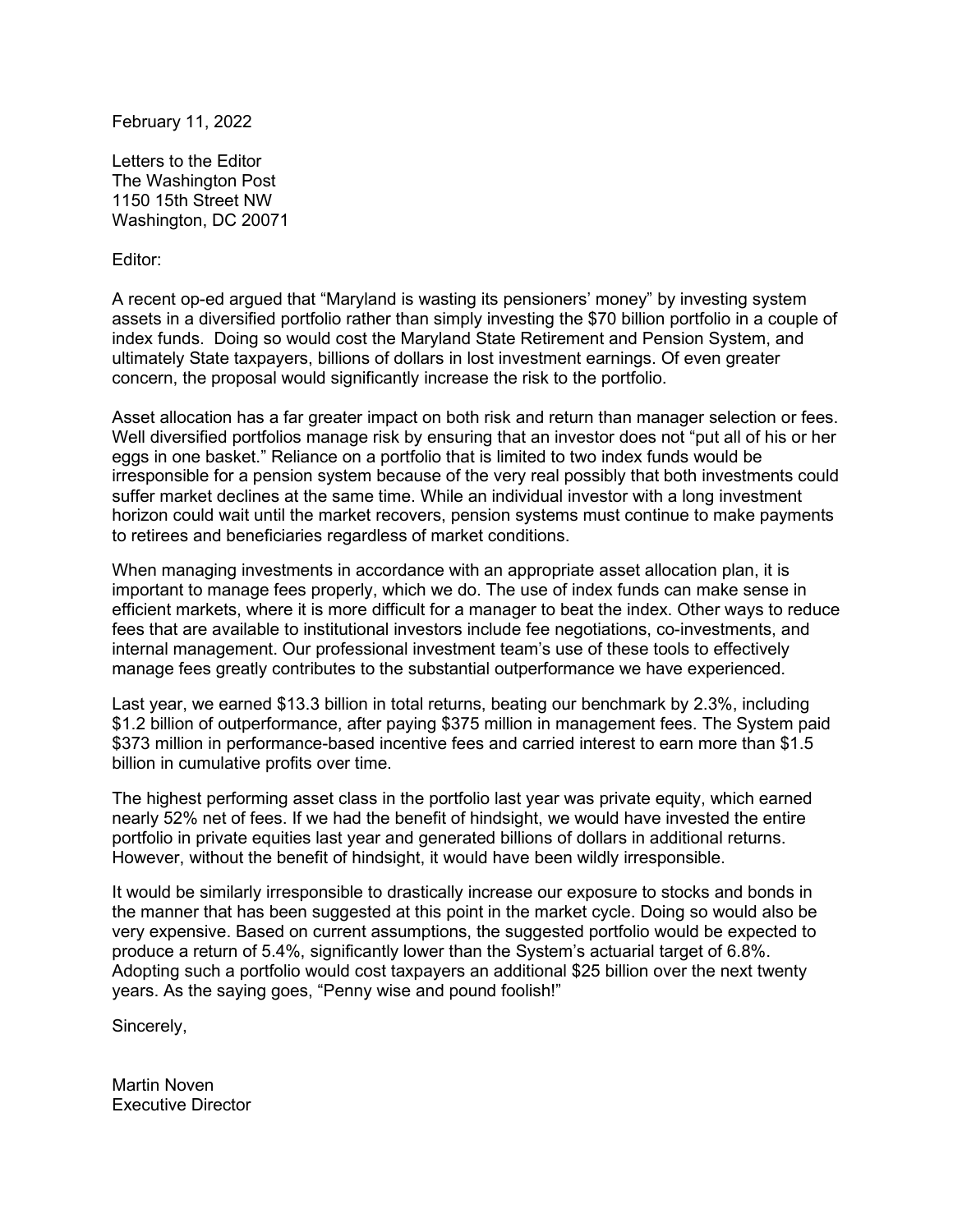## Opinion: Maryland is wasting its pensioners' money

By Jeff Hooke *The Washington Post* February 6, 2022

Jeff Hooke, the author of "The Myth of Private Equity: An Inside Look at Wall Street's Transformative Investments," is a senior finance lecturer at the Johns Hopkins Carey Business School and a former investment banker and private investment executive.

Seven hundred and forty-four million dollars. That is the amount of Wall Street fees paid by the Maryland state pension plan for investment advice in fiscal 2021.

Over the past 10 years, the fees totaled roughly \$4.5 billion, or about 15 percent of the plan's earnings. For that kind of money, you would think the state gets only the prime stock and bond picks from its advisers, but, during that time, Maryland, as with most other states, failed to beat the returns of a simple 60 percent stocks/40 percent bonds index. Many large institutional investors, including public pension plans, use this 60/40 index as a barometer to gauge their portfolios' results. They structure their portfolios to avoid a 100 percent exposure to the sometimes volatile stock market. If their results are better than the index for a given year, they claim success. Many mutual funds attract smaller individual retail and 401(k) retirement accounts by copying the index and charging low fees for passive management.

The \$70 billion Maryland pension fund acts as a giant piggy bank for state retirees. Current employees contribute a portion of their monthly paycheck to the fund, and taxpayers supplement these amounts with an annual billion-dollar payment. Adding to these two sources is fund investment income. From this combined pool of money come the allowances paid to retirees. People assume that the promised retirement benefits are guaranteed, but financial problems in other jurisdictions have resulted in retirement benefit cuts and higher taxpayer costs. Thus, proper fund management is important for both state workers and other taxpayers.

The Maryland legislature has a broad oversight role with respect to the pension fund's investment activities, but it has little power to interfere directly in decisions, such as which stocks to buy or sell. For such matters, the fund's professional civil service staff selects a small army of outside money managers to pick and choose investment opportunities. The fund staff negotiates the payments to outside managers, and such payments are off-budget. In political speak, "off-budget" means the payments do not appear anywhere in the state budget, nor do such payments require legislative approval.

Designed to keep retirees' savings depoliticized, the fund's independence comes at the cost of accountability. Being hands-off, the legislature and executive branch don't say much about pension investments, even though almost \$750 million in fees sounds like a lot of money. Most other states, unfortunately, have similar arrangements.

The investment underperformance problem that is evident at Maryland and other public pension plans is a bipartisan affair, with plan trustee boards typically composed of elected officials, political appointees and union leaders. Traditionally, public plan trustees have had limited financial expertise and, in the pre-2000 days, focused the portfolio on blue-chip stocks and bonds. Nowadays, the in-house staffs have become enamored with exotic, complex investments such as hedge funds, private equity and illiquid real estate. Many public plans have 30 percent or more of their portfolios in such assets. These investments carry sizable fees, long-term contracts and opaque information disclosures. They promise